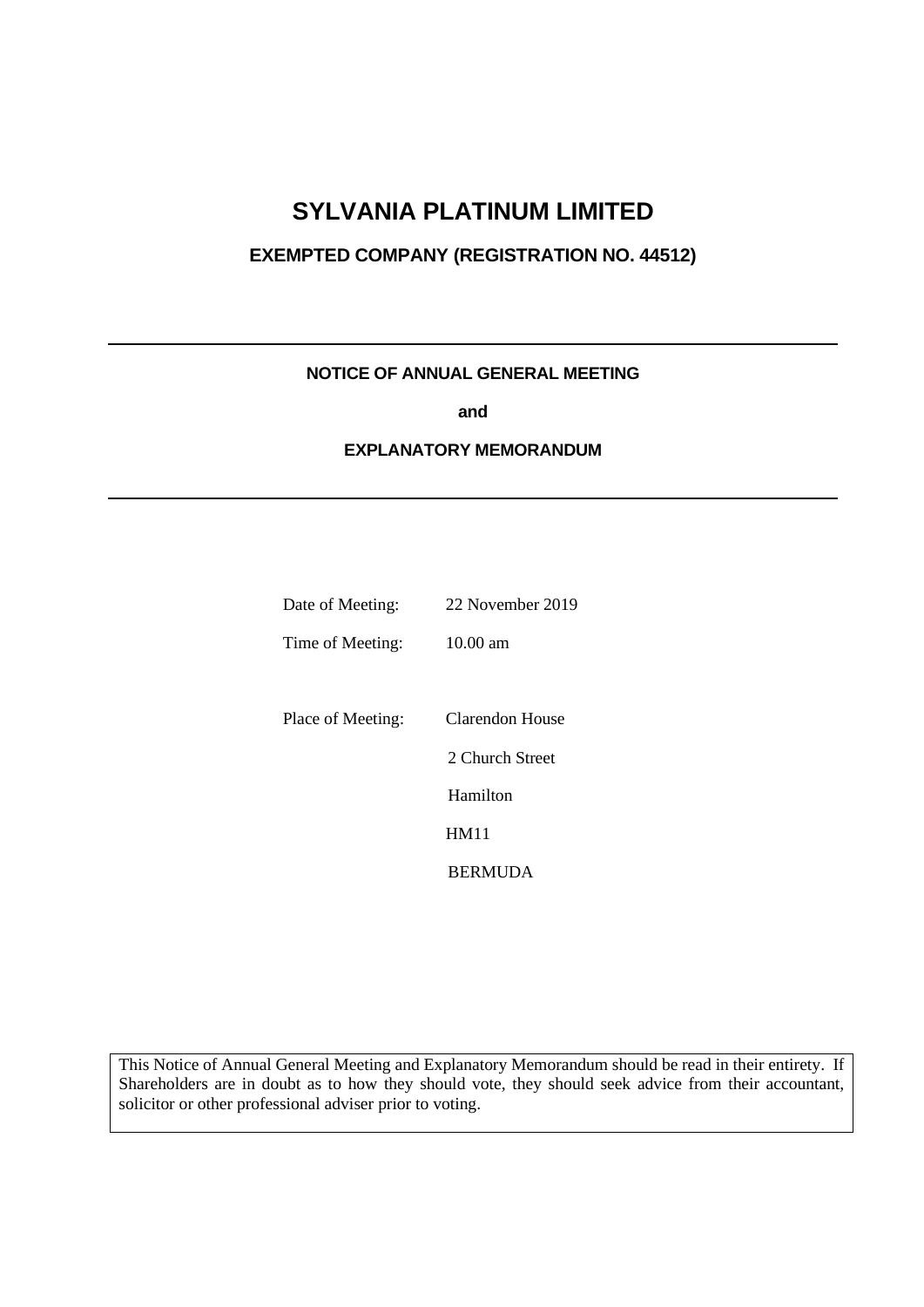# **SYLVANIA PLATINUM LIMITED**

### **EXEMPTED COMPANY (REGISTRATION NO. 44512)**

### **NOTICE OF ANNUAL GENERAL MEETING**

Notice is hereby given that an annual general meeting of shareholders of Sylvania Platinum Limited (**Company**) will be held at Clarendon House, 2 Church Street, HM 11, Hamilton, Bermuda at 10.00am on 22 November 2019 (**Annual General Meeting**).

The Explanatory Memorandum which accompanies and forms part of this Notice of Annual General Meeting describes the various matters to be considered and contains a glossary of defined terms for terms that are not defined in full in this Notice.

### **AGENDA**

### **CHAIRMAN**

To appoint a chairman of the Annual General Meeting.

### **NOTICE AND QUORUM**

To confirm notice and quorum.

### **FINANCIAL STATEMENTS AND REPORTS**

To receive and consider the financial statements, the directors' report and auditor's report for the Company and its controlled entities for the year ended 30 June 2019.

The financial statements, the directors' report and auditor's report for the Company and its controlled entities for the year ended 30 June 2019 (the **Financial Report**) are available in PDF on the home page of the Company's website [\(www.sylvaniaplatinum.com\)](http://www.sylvaniaplatinum.com/). If you wish to receive the Financial Report by mail, please contact Computershare Investor Services PLC on +44 (0)370 702 0000.

### **DIVIDEND**

To note the dividend declared for the year ended 30 June 2019 of 0.78p (using the exchange rate at the close of business on 18 October 2019) per Ordinary Share of \$0.01, payable on Friday 29 November 2019 to Members of record on 18 October 2019.

### **RESOLUTIONS**

### **1. Appointment of Auditor**

To consider and, if thought fit, to pass, with or without amendment, the following resolution:

"*That KPMG Inc. be and are hereby appointed as auditors of the Company for a term expiring at the 2020 annual general meeting of the Company, at a fee to be agreed by the Directors.*"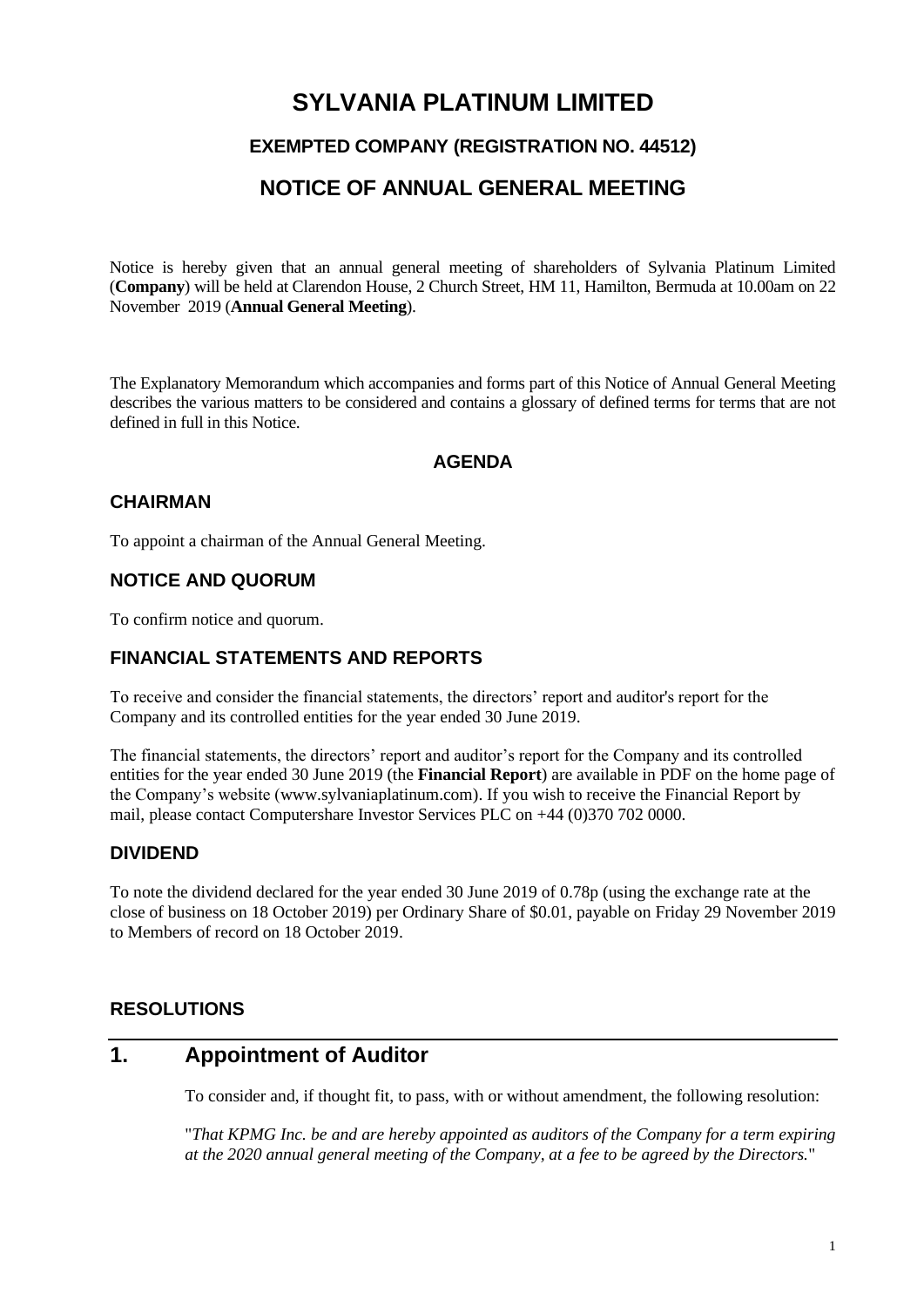### **BY ORDER OF THE BOARD**

Eileen Carr

Secretary DATED: 25 October 2019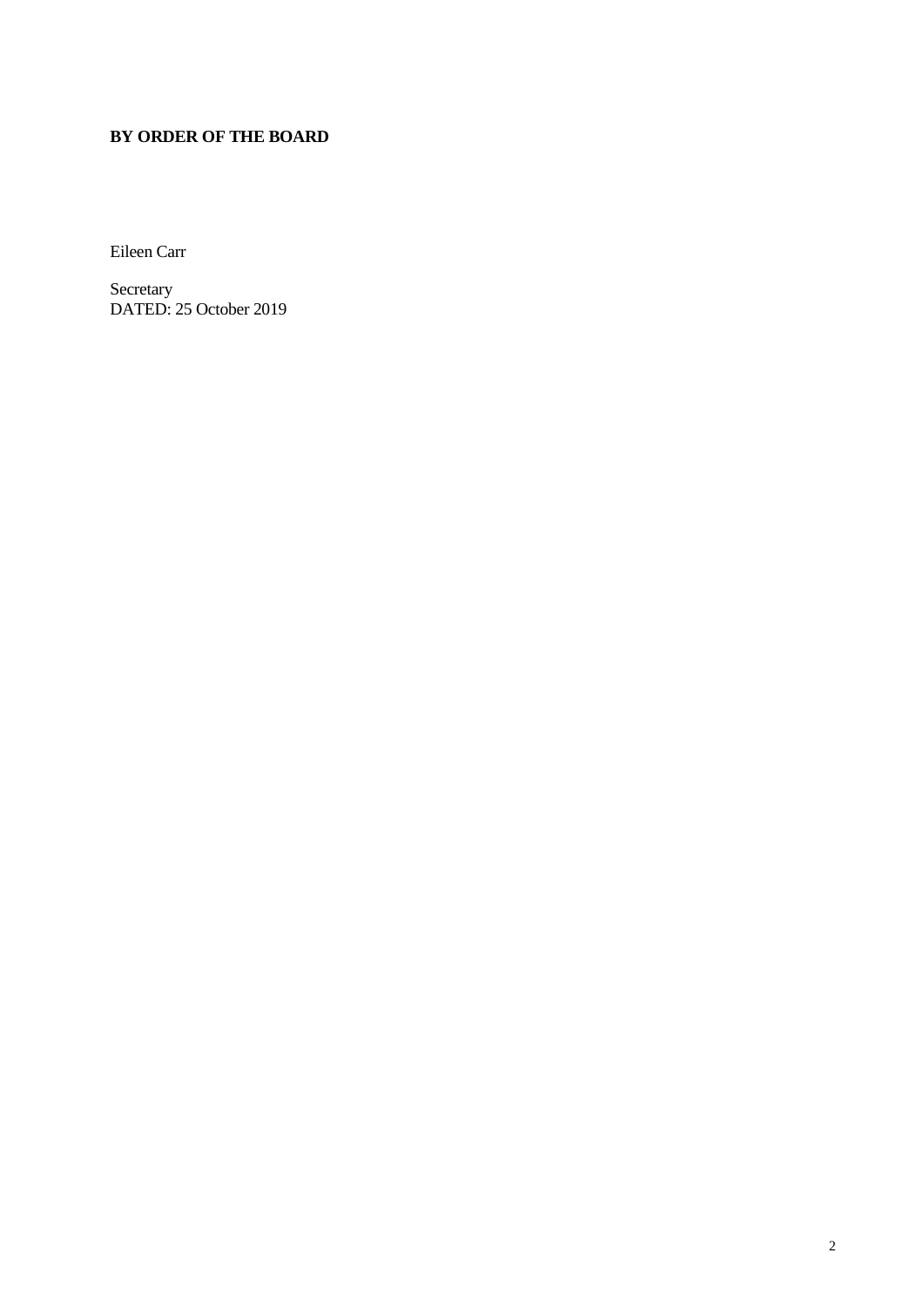# **SYLVANIA PLATINUM LIMITED**

### **EXEMPTED COMPANY (REGISTRATION NO. 44512)**

## **EXPLANATORY MEMORANDUM**

This Explanatory Memorandum has been prepared for the information of Shareholders in connection with the business to be considered at the Annual General Meeting of Sylvania Platinum Limited to be held at Clarendon House, 2 Church Street, HM 11, Hamilton, Bermuda at 10.00 am on 22 November 2019.

The Explanatory Memorandum should be read in conjunction with the accompanying Notice of Annual General Meeting. For the assistance of Shareholders, a glossary of defined terms is included at the end of the Explanatory Memorandum.

Full details of the business to be considered at this Annual General Meeting are set out below.

### **2. Voting entitlements, proxies and forms of instructions**

### **2.1 Shareholders Only:**

### (a) **Voting entitlement**

For the purposes of the Company determining voting entitlements at the Annual General Meeting, Shares will be taken to be held by the persons who are registered as holding the Shares on the register of members of the Company at 5.00pm (GMT) on 19 November 2019.

Accordingly, issues and transfers of Shares registered on the Register of Members after 5.00pm (GMT) on 19 November 2019 will be disregarded by the Company in determining a Shareholder's entitlement to attend and vote, in person or by proxy, at the Annual General Meeting.

### (b) **Form of Proxy**

Shareholders entitled to attend and vote at the Annual General Meeting may appoint one or more proxies to attend and vote in their place. A proxy need not be a Shareholder. A proxy or proxies may be appointed using the procedures set out below. The appointment of a proxy will not preclude a Shareholder from subsequently attending and voting at the Annual General Meeting.

Along with this Notice, Shareholders will receive a Proxy Form (**Proxy Form**). Shareholders may appoint a proxy using the Proxy Form. The Proxy Form contains further instructions regarding proxy appointment.

In order for a proxy to be validly appointed, a duly completed Proxy Form must be received **no later than 5.00pm (GMT) on 19 November 2019** by the Registrar at: Computershare Investor Services (Bermuda) Limited, c/o The Pavilions, Bridgwater Road, Bristol BS99 6ZY.

### **2.2 Depositary Interest Holders Only:**

### (a) **Voting Entitlement**

For the purposes of the Depositary determining voting entitlements in connection with the Annual General Meeting, Depositary Interests will be taken to be held by the persons who are registered as holding Depositary Interests on the Depositary Interest register at 5.00pm (GMT) on 18 November 2019.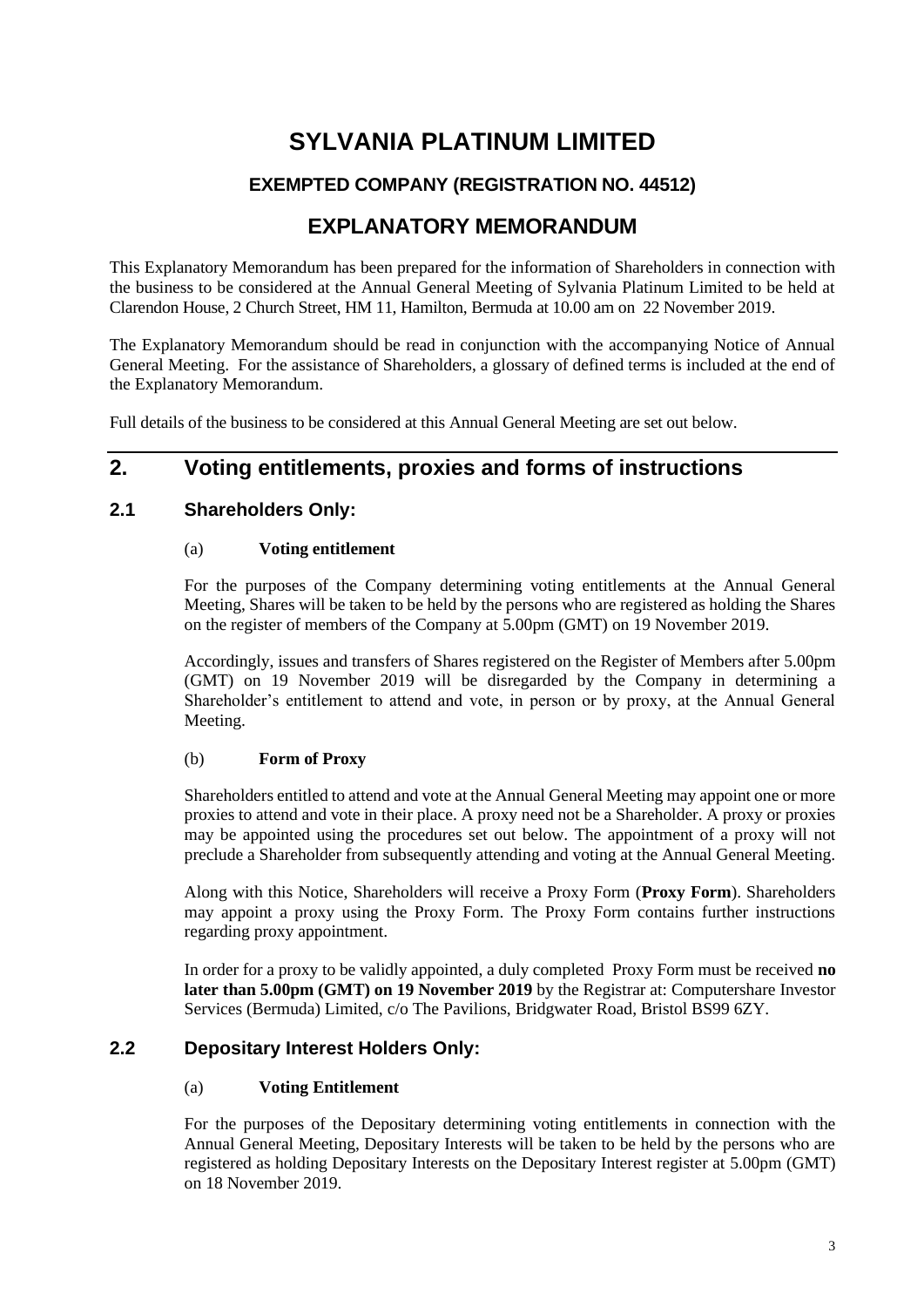Accordingly, any changes to entries on the Register of Depositary Interests after 5.00pm (GMT) on 18 November 2019 shall be disregarded by the Depositary in determining the rights of any Depositary Interest Holder to issue voting instructions or to request to attend and vote at the Annual General Meeting.

#### (b) **Form of Instruction**

Generally, only Shareholders (and their duly appointed proxies) are entitled to attend and vote at the Annual General Meeting. Depositary Interest Holders may, however, issue voting instructions to the Nominee (via the Depositary), being the registered holder of the Shares underlying their Depositary Interests, using the procedures set out below. The issue of a voting instruction will not preclude a Depositary Interest Holder from subsequently attending and voting at the Annual General Meeting. However, should a Depositary Interest Holder wish to attend and/or vote at the Meeting (or should they wish to appoint a representative to attend the Annual General Meeting on their behalf), the Depositary Interest Holder (or their representative) **can only do so if** a letter of representation is issued by the Nominee. A letter of representation can be obtained by contacting the Depositary by email to [UKALLDITeam2@computershare.co.uk.](mailto:UKALLDITeam2@computershare.co.uk)

Depositary Interest Holders may issue a voting instruction by either (i) submitting the paper format Form of Instruction enclosed with this Notice (**Form of Instruction)** or (ii) entering a voting instruction through CREST electronic voting appointment service available form [www.euroclear.com/CREST](http://www.euroclear.com/CREST) (**CREST Voting Instruction**), further details of which follow.

#### *(i) Paper Format Form of Voting Instruction*

The Form of Instruction contains further information regarding the issue of voting instructions.

In order to be valid, a duly completed Form of Instruction must be received no later than **5.00pm (GMT) on 18 November 2019** by the Depositary at: Computershare Investor Services PLC, The Pavilions, Bridgwater Road, Bristol BS99 6ZY.

### *(ii) CREST Electronic Voting Appointment Service*

If you are a Depositary Interest Holder and a CREST member and wish to issue an instruction through the CREST electronic voting service, you may do so by using the procedures described in the CREST manual (available fro[m www.euroclear.com/CREST\)](http://www.euroclear.com/CREST). CREST personal members or other CREST sponsored members, and those CREST members who have appointed a voting service provider(s), should refer to their CREST sponsor or voting services provider(s), who will be able to take the appropriate action on their behalf.

In order for CREST Voting Instructions to be valid, the CREST Voting Instruction must be properly authenticated in accordance with the specifications of Euroclear UK & Ireland Limited (**EUI**) and must contain the information required for such instructions, as described in the CREST Manual.

The CREST Voting Instruction, regardless of whether it relates to the original voting instruction of the Depositary Interest Holder or to an amendment thereto must, in order to be valid, be transmitted so as to be received no later than **5.00pm (GMT) on 18 November 2019** by the Depositary (ID 3RA50). For this purpose, the time of receipt will be taken to be the time (as determined by the timestamp applied to the CREST Voting Instruction by the CREST applications host) from which Depositary is able to retrieve the CREST Voting Instruction by enquiry to CREST in the manner prescribed by CREST.

CREST members and, where applicable, their CREST sponsors or voting service providers should note that EUI does not make available special procedures in CREST for any particular messages. Normal system timings and limitations will therefore apply in relation to the transmission of CREST Voting Instructions. It is the responsibility of the CREST member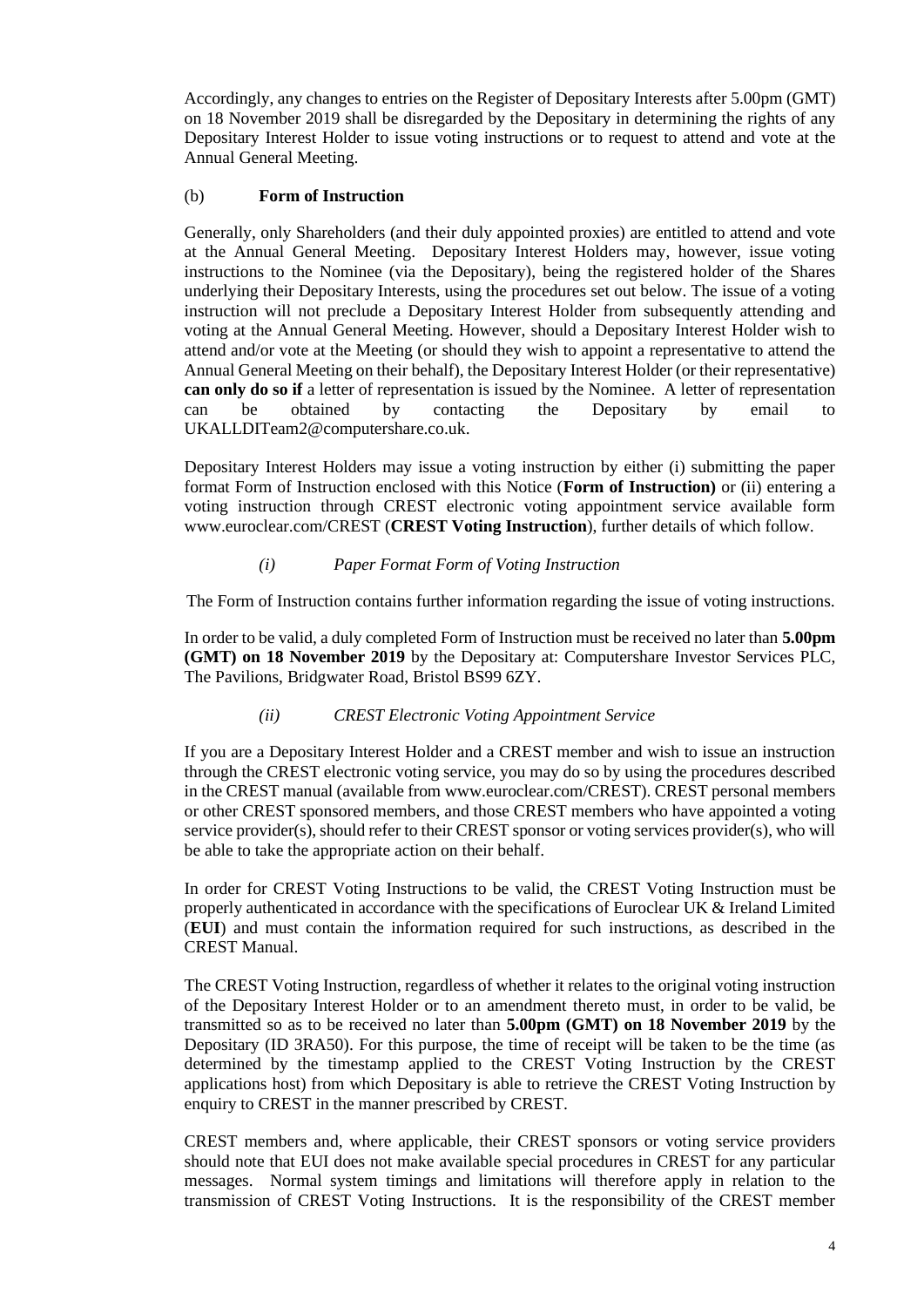concerned to take (or, if the CREST member is a CREST personal member or sponsored member or has appointed a voting service provider(s), to procure that the CREST sponsor or voting service provider(s) take(s)) such action as shall be necessary to ensure that a CREST Voting Instruction is transmitted by means of the CREST service by any particular time. In this connection, CREST members and, where applicable, their CREST sponsors or voting service providers are referred, in particular, to those sections of the CREST Manual concerning practical limitations of the CREST system and timings.

You may not use any electronic address provided in this document to communicate with the Company for any purposes other than those expressly stated.

# **3. Resolution 1 – Appointment of Auditor**

Section 89(2) of the Companies Act provides that members of a company shall appoint one or more auditors to hold office until a successor is appointed. In addition, section 89(6) of the Companies Act provides that the remuneration of an auditor appointed by the members shall be fixed by the members or by the Directors, if they are authorised to do so by the members.

KPMG are the Company's auditors. Pursuant to Resolution 1, KPMG Inc*.* will be re-appointed the Company's auditors for a term expiring at the 2020 annual general meeting of the Company, at a fee to be agreed by the Directors.

#### **The Directors unanimously recommend that you vote in favour of this resolution.**

### **Glossary of Terms**

The following terms and abbreviations used in the Notice of Annual General Meeting and this Explanatory Memorandum have the following meanings:

**"Annual General Meeting"** means the annual general meeting of Shareholders to be held at Clarendon House, 2 Church Street, Hamilton, Bermuda at 10.00 am on 22 November 2019 or any adjournment thereof.

**"Board"** means the board of directors of the Company.

**"Companies Act"** means the Companies Act 1981 of Bermuda as amended from time to time.

**"Company"** means Sylvania Platinum Limited.

**"CREST"** means the UK's system for paperless settlement of trade and the holding of uncertificated securities administered by Euroclear UK & Ireland Limited.

**"CREST Voting Instruction"** has the meaning given to that term in Section 1.2 of the Explanatory Memorandum.

**"Depositary"** means Computershare Investor Services PLC in its capacity as depositary of the Depositary Interests.

**"Depositary Interests"** means the depositary interests issued by the Depositary representing underlying Shares on a one-for-one basis.

**"Depositary Interest Holders"** means the holders of Depositary Interests.